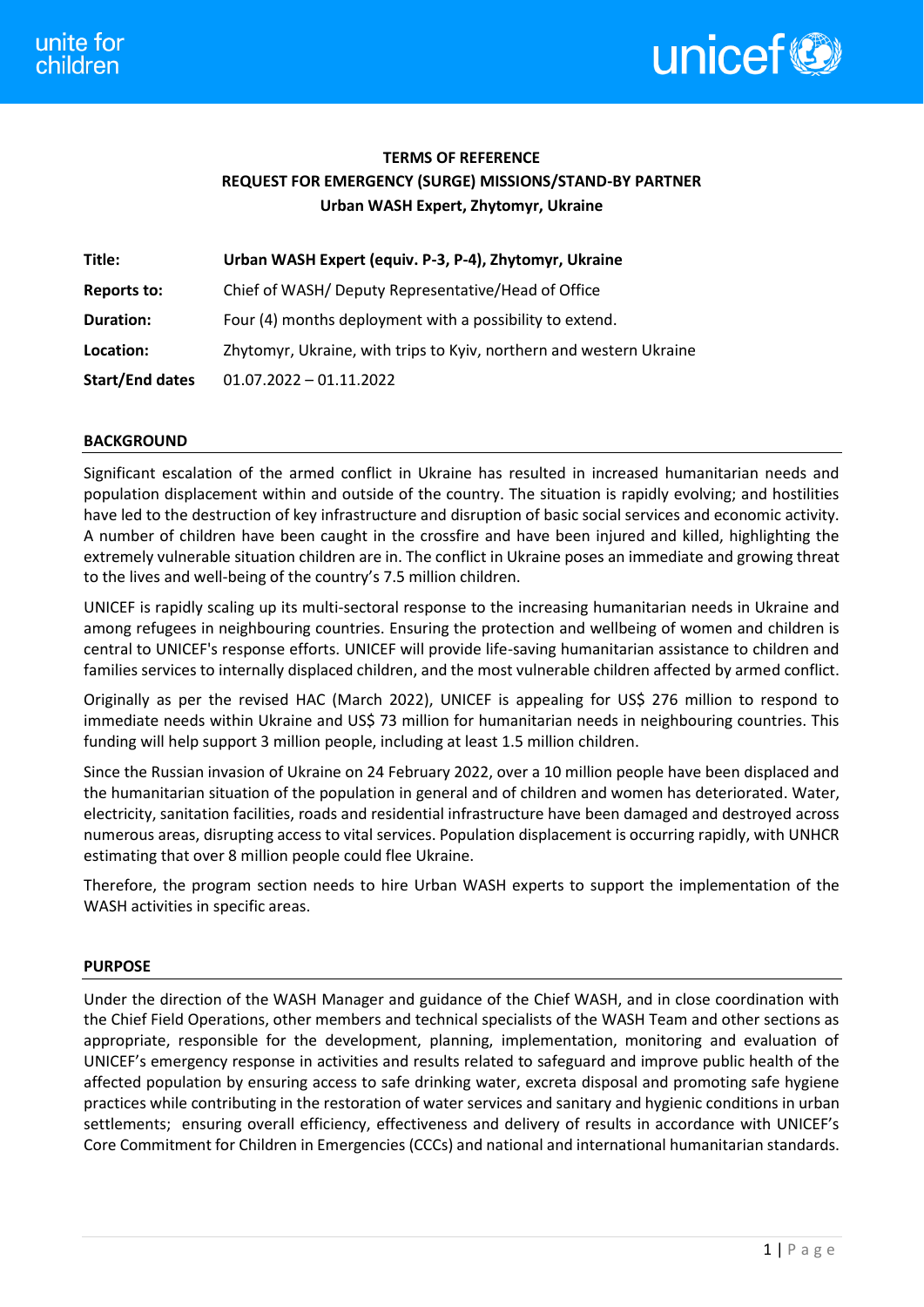

## **MAIN RESPONSIBILITIES AND TASKS**

The post holder will have the following tasks:

### **1. Programme development and planning of the humanitarian response and Recovery**

- Under the framework of national WASH coordination platform/sectoral cluster, in conjunction with other WASH stakeholders and on behalf of UNICEF, support the overall analysis of sectoral needs and priorities and the definition of strategies and standards, with specific focus on urban contexts, to ensure the delivery of safe drinking water, safe excreta disposal facilities and promotion of safe hygiene practices to affected population, in accordance with national and international humanitarian standards
- In coordination with Government or through secondment to the relevant government agency, and the WASH cluster, review and document Government / Municipal urban water strategies and evaluate in the context of the conflict response and recovery action.
- Draft the WASH inputs for the situation analysis. Provide comprehensive and current data to inform WASH policy and programme development, planning, management and implementation. Keep abreast of WASH sector developments, for maximum efficiency and effectiveness in WASH programme design, management and implementation.
- Work collaboratively with colleagues and partners to discuss WASH priorities, resources, strategies and methodologies to ensure the most strategic use of the collective resources of external support agencies.
- Participate in strategic WASH programme planning discussions for the humanitarian response and considering the Humanitarian Development Nexus.
- Prepare inputs for WASH donor proposals, ensuring alignment with the WASH output results.

#### **2. Programme management, monitoring and delivery of results**

- In coordination with other relevant UNICEF sections and divisions, and implementing partners, support UNICEF's response to water supply in urban areas, reach the target population with culturally appropriate interventions with special attention to specific needs of women, children and people with disabilities, involving as required:
- Interact and work closely with government (particularly Water and Environment agencies), local and municipal government, and partners (including UN, Donors, NGOs, CSOs, etc.), drillers, suppliers and contractors in the different stages of the emergency programme implementation, following up on cooperation agreements, recommendations and other UNICEF's commitments for the emergency response, including assessment and development of national partners' capacity.
- In conjunction with other WASH team members, provision of water as part of UNICEF WASH services in schools, health Care facilities and other child friendly spaces and institutions.
- Monitor, report and certify the use of sectoral programme resources (financial, administrative and other assets), verify compliance with approved allocations, organizational rules, regulations/procedures and donor commitments, standards of accountability and integrity. Report issues to the Chief of WASH and CFO, for timely resolution.
- Contribute UNICEF's cross-sectoral assessment, analysis, and evaluations of the emergency response such as Damage Loss Assessment (DLA), Post-Disaster Needs Assessment (PDNA), etc.
- Prepare sectoral progress reports for management, donors and partners.
- Draft policy papers, briefs and other strategic materials for use by UNICEF country and regional offices, and headquarters.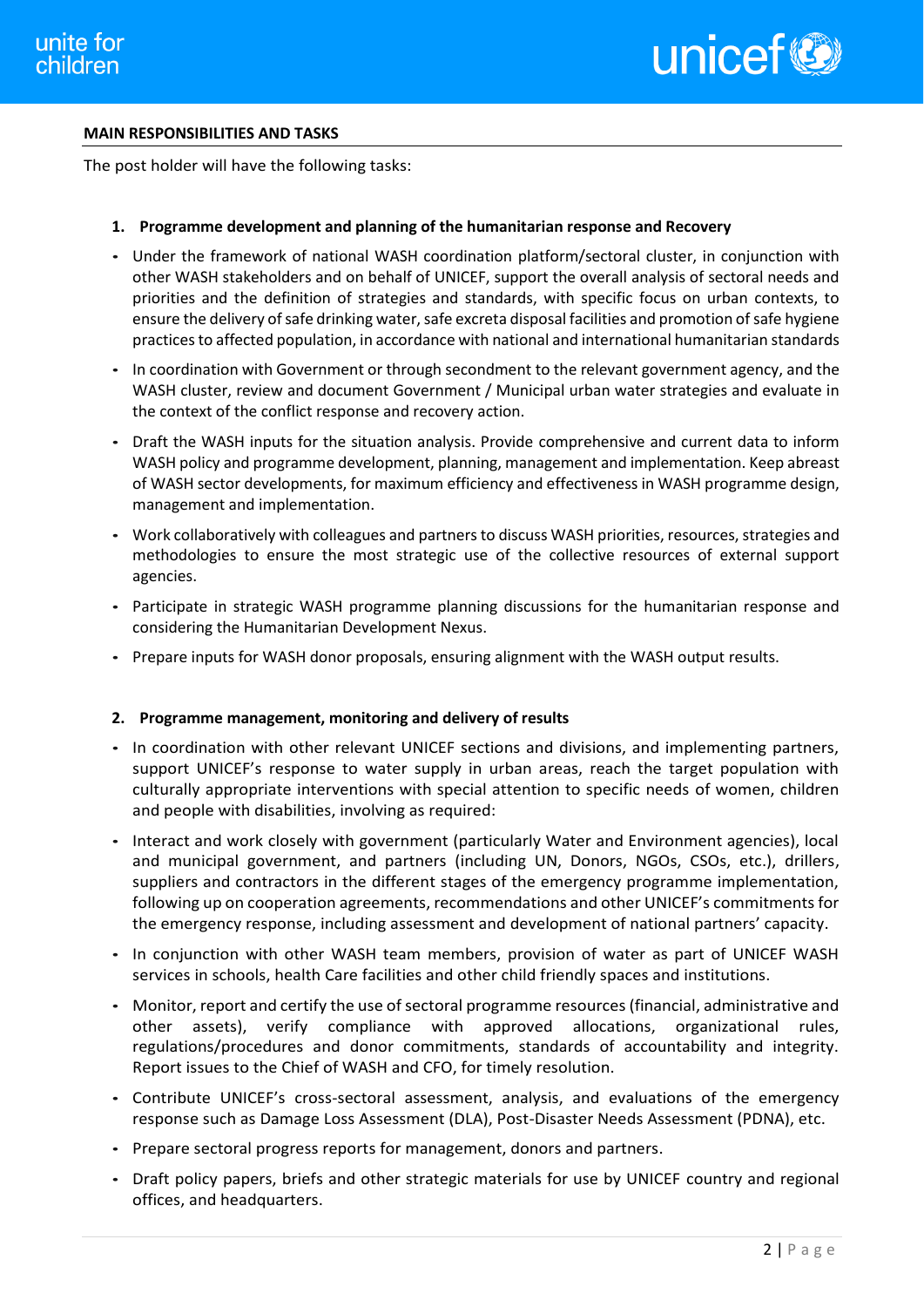## **3. Advocacy, networking and partnership building**

- In conjunction with other WASH team members and based on the identified needs and priorities and the local context, develop effective communication materials and strategies for advocacy, social mobilization and emergency programme implementation; and identify suitable ways for community engagement, and as appropriate, for participation in planning, construction, operation and maintenance of water supply and distribution facilities and services in urban areas.
- Build and strengthen strategic partnerships with UN agencies, donor agencies, WASH institutions, NGOs, research institutes and the private sector to stimulate coordination and collaboration.
- In coordination with other members of the WASH team, explore possibilities to strengthen UNICEF's WASH regular/development programme/intervention through recovery/reconstruction/stabilisation activities,
- Produce materials for WASH programme advocacy to promote awareness, establish partnerships and support fund-raising.
- Participate in discussions, ensuring that UNICEF's position, interests and priorities are fully considered and integrated in the planning and agenda setting.

## **4. Humanitarian WASH preparedness**

- Manage all aspects of UNICEF's preparedness for WASH in emergencies.
- Undertake risk analysis of potential water quality and water quantity impacts in urban areas integrating Early Recovery and Disaster Risk informed approaches in the WASH sector response in the urban area to protect water sources from depletion or contamination.
- Ensure that all UNICEF WASH staff are familiar with UNICEF's procedures for responding in an emergency.
- Take up leadership/managerial role in an emergency response and early recovery when providing field support.

## **MINIMUM QUALIFICATIONS AND COMPETENCIES**

## **Education**

• Advanced university degree or equivalent experience in Civil Engineering, Mechanical Engineering, Sanitary engineering, Utility Engineering, Geology, Hydrogeology, or another related field. Equivalent, relevant experience will be accepted as an alternative to formal qualifications. Additional relevant training courses that complement/supplement the main qualifications are also required

## **Experience**

- At least eight (8) years of progressively responsible professional work experience at national and international level in working with government agencies, local authorities, international organizations, NGOs and communities in the field of water, sanitation and participatory approaches in health and hygiene promotion.
- At least four (4) years of work in humanitarian situations, is required
- Demonstrates commitment to Humanitarian Charter and Sphere Standards.
- Communicates works and networks effectively with a wide range of people to reach a broad consensus on a well-coordinated response and demonstrates leadership where required